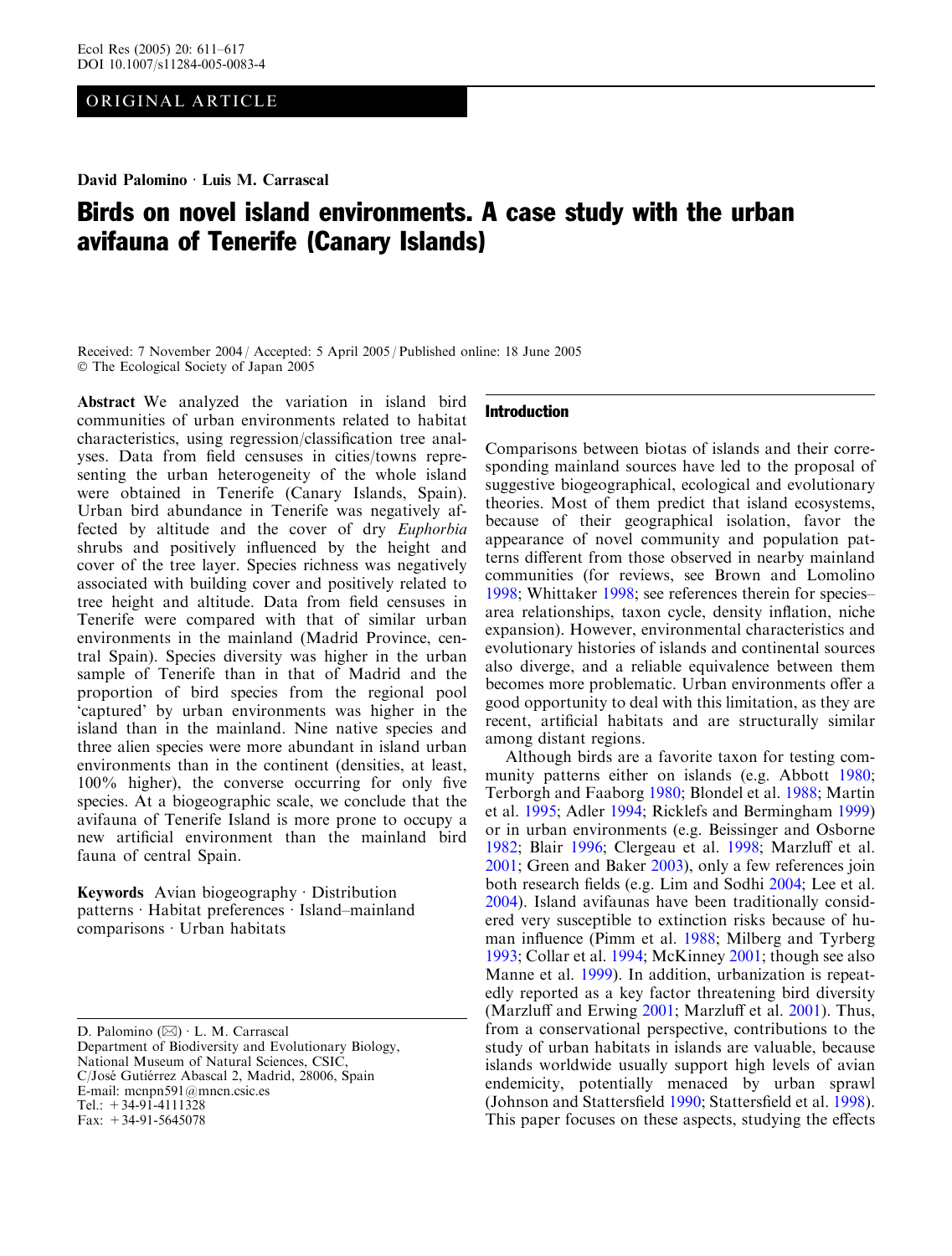of urbanization on the breeding avifauna of an oceanic island. Our specific goals are: (a) to compare the community patterns and species-specific abundances between urban habitats of Tenerife island and a mainland region biogeographically representative of the ornithological source of the Canary archipelago (Central Iberia), (b) to analyze variations in bird density, species richness and species occurrences related to variables describing structure and geographical location of the urban habitats of Tenerife Island.

### Materials and methods

Tenerife (Canary Islands,  $28^{\circ}15'$  N,  $16^{\circ}35'$  W; 2,059 km<sup>2</sup> ) is an ancient (11.6 million years old) oceanic island located 288 km from the African coast. Twentyfour percent of its area is covered by coniferous and evergreen forests, while 0.9% was covered by urban areas. For more details on environmental characteristics of Tenerife Island see Anonymous [\(1980\)](#page-5-0).

Bird censuses in urban habitats of Tenerife Island were carried out during the breeding season (April 2002, 2003). We excluded from analyses vagrant species and regular migrants not breeding in the island (Martín and Lorenzo [2001](#page-5-0)). The census method was the line transect, including all the birds heard or seen within survey belts of 25 m at each side of the progression line (Bibby et al. [2000](#page-5-0)). All censuses were carried out on windless and rainless days, at a low speed (ca. 1–3 km/h), early in the morning (7:00–11:00 GMT) and late in the evening (16:00–17:30 GMT). Due to these sampling periods, two nocturnal birds present in urban environments of Tenerife were excluded from the study  $(Tyto alba$  and Asio otus). Each transect was divided into 500-m units of homogeneous urban structure  $(500 \times 50 \text{ m} = 2.5 \text{ ha})$ censused) and georeferenced with GPS ('Garmin 12'; precision of 1 m by means of the average location function). Seventy-seven urban transects (38.5 km) were made throughout Tenerife in 19 different cities/villages, representing the entire gradient of urbanization on the island (mean altitude 341 m a.s.l.; range from sea level to 1,000 m). Each transect was characterized by sampling the following structural variables (estimated by eye, after training): percentage cover of buildings (mean 44%; range 2–85%), pavement (20%; 0–80%), lawn (13%; 0– 85%), shrubs (12%; 0–50%) and tree canopy (3%; 0– 30%) and average height of buildings (mean 9 m; range 4–30 m), shrubs (0.8 m; 0.1–2.0 m) and trees (7.3 m; 3– 15 m). In addition, the size of the city where each transect was located was measured on 1:25,000 maps (mean 1.9 km<sup>2</sup>; range from 1 ha to 5.3 km<sup>2</sup>).

The avifauna inhabiting the urban environments of Tenerife Island was compared with that living in comparable urban environments in the mainland. This comparison was carried out with birds living in the western part of Madrid Province (Central Iberia, 40°30′ N, 3°50′ W; approximately 2,500 km<sup>2</sup>). This area has a large variability in the size and structure of urban

centers, ranging from large cities to small rural and residential towns. It was chosen as representative of the source mainland avifauna of the Canary Islands, considering the European and Mediterranean origin of the birds of Tenerife (Bacallado [1976](#page-5-0)). We carried out 28 km of transect counting during 2001, 2002 and 2003 (all censuses early in the morning during May). Habitat characteristics of the urban environments of Madrid extensively overlapped with those observed in Tenerife, as heavily built-up areas and garden-developments were included (see above): percentage cover of buildings (mean 43%; range 10–80%), pavement (30%; 8–80%), lawn  $(21\%; 0-67\%)$ , shrubs  $(2\%; 0-10\%)$  and tree canopy  $(7\%; 0-18\%)$  and average height of buildings (mean 18 m; range 7–33 m), shrubs (0.6 m; 0.1–1.5 m) and trees (10.4 m; 3–18 m); altitude range was 500– 1,100 m.

From the Spanish Atlas of Breeding Birds (Martí and del Moral [2003](#page-5-0)), we counted the number of species breeding in Tenerife (island) and Madrid (mainland) in areas where the maximum altitude was lower than 1,500 m a.s.l. (i.e. sectors where the urban transects were made; 26 UTM coordinates,  $10\times10$  km squares in both Tenerife Island and Madrid Province). These numbers were compared with the total number of species recorded in the urban transects.

Regression trees were used to analyze the relationships of bird abundance and species richness, with variables characterizing the structure of the 77 urban transects. Classification trees were used to analyze the effect of urban structure on bird species occurrence in these transect samples. Only species that occurred seven or more times in the sample of 77 transects were considered. Regression and classification tree analyses allow interpretation of datasets where there were complex nonlinear relationships between response and predictor variables, and/or high-order interactions among predictor variables (Breiman et al. [1984;](#page-5-0) Venables and Ripley [1994;](#page-6-0) Boone and Krohn [2000;](#page-5-0) De'ath and Fabricius [2000\)](#page-5-0). The stopping rules in tree growth applied in our data analyses were: (1) groups including at least ten cases and (2) significant reductions in residual deviance (a measure of group heterogeneity) attained by a splitting criteria (according to a  $\chi^2$  test).

#### **Results**

Comparison of urban environments of Tenerife Island and Central Iberia

Table 1 [shows bird densities of species in urban areas](#page-2-0) [of Tenerife Island and Madrid Province \(mainland\).](#page-2-0) [The total bird density is higher in the mainland](#page-2-0) [\(120.9 birds/10 ha\) than in the island \(62.9 birds/](#page-2-0) [10 ha\). This difference is mainly attributable to the](#page-2-0) densities of Passer species ([P. domesticus](#page-2-0) in Madrid, P. hispaniolensis [in Tenerife\), since subtotals excluding](#page-2-0) [these species are 47.7 birds/10 ha and 45.4 birds/10 ha,](#page-2-0)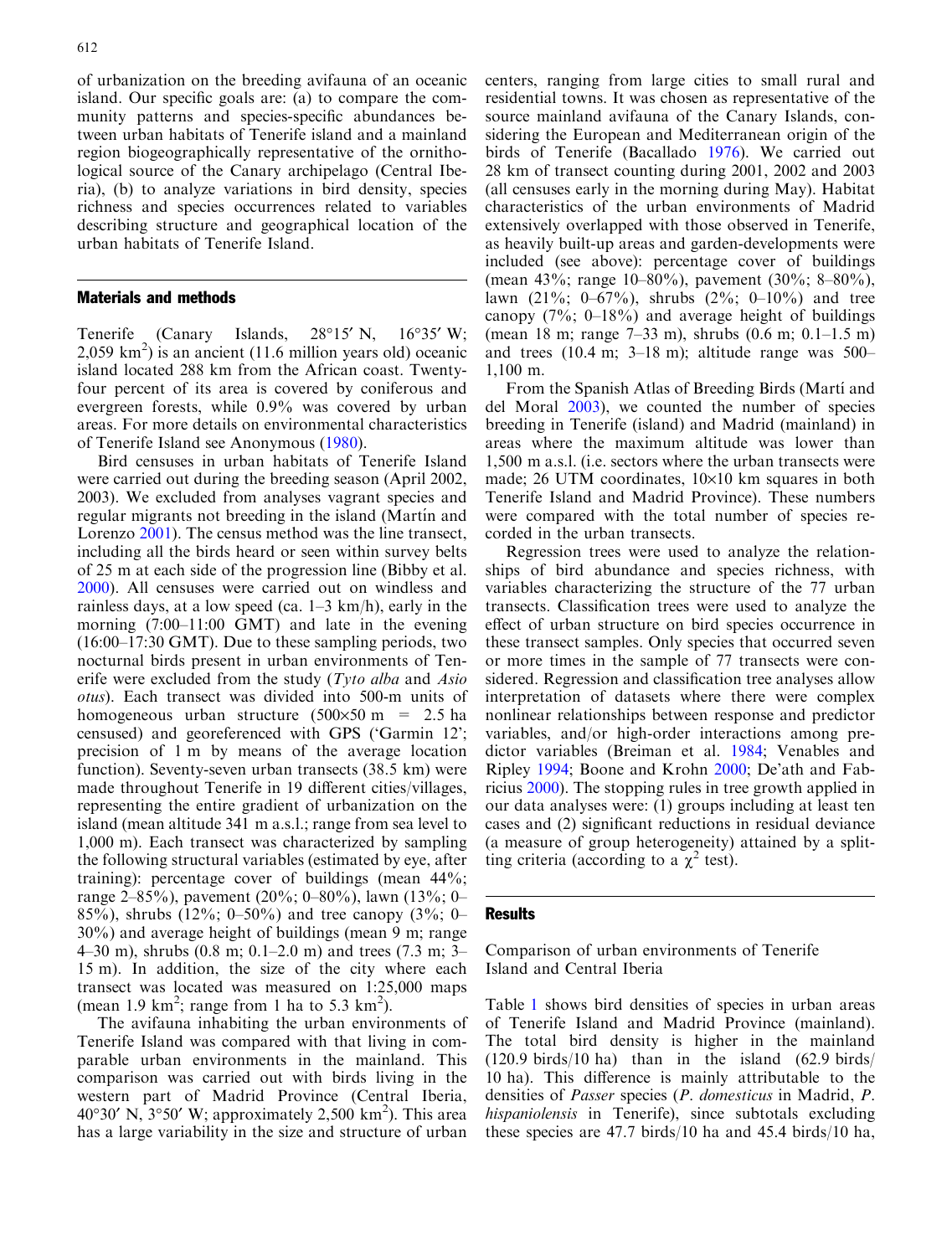<span id="page-2-0"></span>Table 1 Average densities (birds/10 ha) of species present in urban environments of Tenerife Island (192 ha censused) and Madrid Province (mainland; 140 ha censused). Endemic island species are listed paired with their nearest continental relative. 0.0 Absent from the urban censuses though present in the region,  $-$  not present in the region, + present in the urban censuses with a density lower than 0.05 birds/10 ha

| Bird<br>species                           | Madrid<br>(mainland;<br>$birds/10$ ha) | Tenerife<br>(island;<br>$birds/10$ ha) |  |
|-------------------------------------------|----------------------------------------|----------------------------------------|--|
| Aegithalos caudatus                       | 0.1                                    |                                        |  |
| Anthus campestris/ $A$ . berthelotii      | 0.0                                    | 0.7                                    |  |
| Carduelis cannabina                       | 0.0                                    | 0.8                                    |  |
| C. carduelis                              | 0.1                                    | 0.1                                    |  |
| C. chloris                                | 5.4                                    | 0.3                                    |  |
| Certhia brachydactyla                     | 0.3                                    | $\overline{\phantom{0}}$               |  |
| Columba livia                             | 4.2                                    | 15.4                                   |  |
| C. palumbus                               | 2.1                                    |                                        |  |
| Corvus monedula                           | $^{+}$                                 |                                        |  |
| Delichon urbica                           | 4.7                                    |                                        |  |
| Erithacus rubecula                        | 0.5                                    | 0.5                                    |  |
| Fringilla coelebs                         | 0.2                                    | 0.1                                    |  |
| Hirundo rustica                           | 1.5                                    | $\overline{\phantom{0}}$               |  |
| Luscinia megarhynchos                     | 0.1                                    |                                        |  |
| Motacilla alba                            | 0.1                                    |                                        |  |
| M. cinerea                                | 0.0                                    | 1.2                                    |  |
| Myiopsitta monachus                       | 0.0                                    | 0.1                                    |  |
| Parus ater                                | 0.1                                    |                                        |  |
| P. caeruleus                              | 0.7                                    | 1.7                                    |  |
| P. cristatus                              | 0.1                                    |                                        |  |
| P. major                                  | 0.6                                    |                                        |  |
| Passer domesticus                         | 75.5                                   | $\overline{\phantom{0}}$               |  |
| P. hispaniolensis                         | 0.0                                    | 15.2                                   |  |
| P. montanus                               | 0.1                                    |                                        |  |
| Petronia petronia                         | 0.1                                    | $^{+}$                                 |  |
| Phoenicurus ochruros                      | 0.2                                    |                                        |  |
| $Phylloscopy$ ibericus/ $P$ . canariensis | 0.1                                    | 6.4                                    |  |
| Pica pica                                 | 2.2                                    |                                        |  |
| Picus viridis                             | 0.1                                    |                                        |  |
| Psittacula krameri                        | 0.0                                    | 0.5                                    |  |
| Regulus ignicapillus                      | 0.6                                    |                                        |  |
| Regulus regulus/ $R$ . teneriffae         | 0.0                                    | 0.1                                    |  |
| Serinus serinus/S. canarius               | 5.5                                    | 2.8                                    |  |
| Streptopelia decaocto                     | 3.7                                    | 8.7                                    |  |
| S. roseogrisea                            | 0.0                                    | 1.9                                    |  |
| S. turtur                                 | 0.0                                    | 0.5                                    |  |
| Sturnus unicolor/S. vulgaris              | 3.5                                    | $^{+}$                                 |  |
| Sylvia atricapilla                        | 0.6                                    | 1.6                                    |  |
| S. conspicillata                          | 0.0                                    | 0.7                                    |  |
| S. melanocephala                          | 0.2                                    | 0.3                                    |  |
| Troglodytes troglodytes                   | 0.3                                    |                                        |  |
| Turdus merula                             | 7.2                                    | 3.1                                    |  |
| Upupa epops                               | 0.2                                    | 0.1                                    |  |
|                                           |                                        |                                        |  |

respectively, in the mainland and in the island. The diversity of urban bird communities is larger in Tenerife Island than in Madrid Province (Shannon index: 2.1 nats and 1.7 nats, respectively). Urban environments of Tenerife include 64% of species from the total island pool (25 out of 39), a figure two times higher than that reached in Madrid Province (28%; 33 out of 120 species from the Central Iberia pool; Yates corrected  $\chi^2$  = 15.5, P = 0.0001). Species-specific densities in urban environments of Tenerife and Madrid are not significantly correlated  $(r = -0.022, n = 43$  species,  $P = 0.889$ . Among common species in urban

habitats (arbitrarily established at 0.5 birds/10 ha, either on the island or on the continent), nine native species are, at least, 100% more abundant in urban environments on the island than in the continent (i.e. Carduelis cannabina, Columba livia, Motacilla cinerea, Parus caeruleus, Streptopelia turtur, Sylvia atricapilla and Sylvia conspicillata; Anthus berthelotii and Phylloscopus canariensis were also included considering their counterpart species A. campestris and P. ibericus [in the mainland; Voelker](#page-6-0) 1999; Helbig et al. [1996](#page-5-0)). In addition, three alien and exclusively urban species, Psittacula krameri, Streptopelia decaocto and S. roseogrisea, have also achieved more successful urban colonizations in Tenerife than in Central Iberia. In contrast, five island species are clearly more scarce in urban Tenerife than in urban Madrid (i.e. Carduelis chloris, Sturnus unicolor, Turdus merula, the endemic laurel pigeon Columba junoniae paired with continental C. palumbus and the endemic Serinus canarius paired with the European *S. serinus*). The marked island overabundance of Passer hispaniolensis (15.2 birds/ 10 ha in urban Tenerife, but completely absent from urban Madrid) is ambiguous, because if compared with its most obvious ecological equivalent in Central Spain, P. domesticus (75.5 birds/10 ha), it becomes clearly more scarce.

Variation of bird density and species richness in urban areas of Tenerife

Structural variables characterizing urban transects accounted for 40.6% of the original deviance in total bird numbers (tree regression analysis:  $\chi^2 = 110, 9$ , d.f. = 5,  $P \leq 0.001$ ). Urban bird abundance was negatively affected by altitude and shrub cover (mainly Euphorbia scrubs) and positively influenced by the presence and



Fig. 1 Regression tree modeling bird density in urban environments of Tenerife. Splitting criteria indicate the conditions for the left branches. Numbers at terminal tips are average abundance figures (birds/10 ha). Length of branch is proportional to deviance explained by each split.  $ALTIT$  altitude a.s.l. (m),  $hSHR$  mean height of the shrub layer (m), hTREE mean tree height (m),  $\%$ TREE tree canopy cover, *LATIT* latitude (UTM coordinates)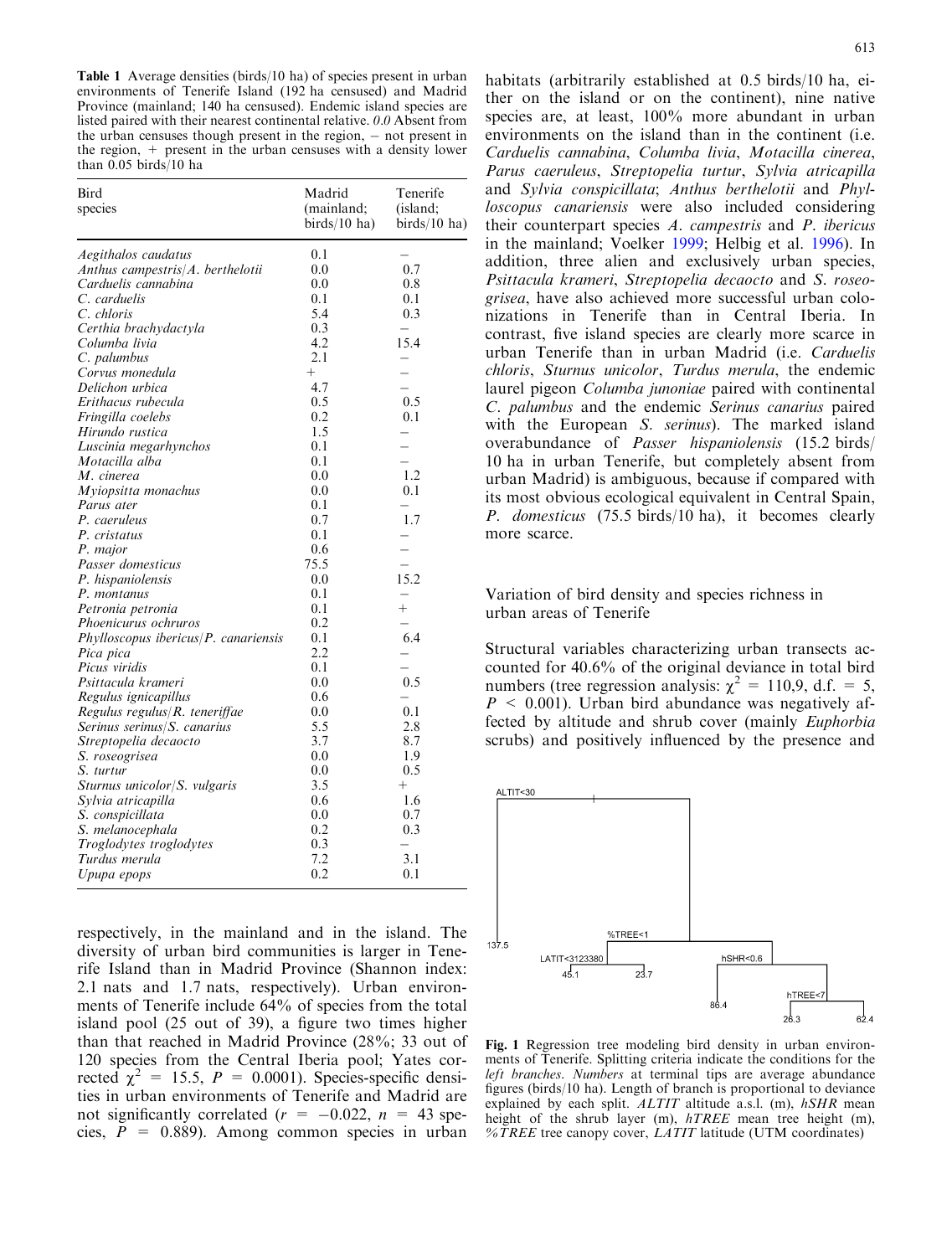<span id="page-3-0"></span>

Fig. 2 Regression tree modeling the species richness per transect in urban environments of Tenerife. Splitting criteria indicate the conditions for the left branches. Numbers at terminal tips are average richness figures (species/2.5 ha). Length of branch is proportional to deviance explained by each split. ALTIT altitude above sea level (m), %BUILT built-up cover, hTREE mean tree height (m)

height of the tree layer. Urban sites with the highest total densities in the regression tree (138 birds/10 ha) were located near sea level  $( $30 \text{ m a.s.}$ l.), indepen$ dently of their structural characteristics. Conversely, the lower total densities (24 birds/10 ha) were measured in treeless urban sites located in the north of the island (Fig. [1\).](#page-2-0)

Species richness in transects was significantly explained by the regression tree in Fig. 2 (36.1% of original deviance explained;  $\chi^2 = 103.6$ , d.f. = 4, P < 0.001). Tree height and altitude positively related to species richness. In contrast, building cover negatively affected the number of species. The maximal species richness (6.3 species per transect of 2.5 ha) was reached in urban sites having trees taller than 8.5 m. The lowest richness (2.4 species/transect) was observed at locations below 600 m a.s.l. with built cover greater than 42% and tree height lower than 3.5 m.

Table 2 Summary of classification trees for species with greater sample sizes showing the main splits (in order of appearance in the tree) modeling the influence of urban descriptors on the probabilities of presence. Occ. Frequency of occurrence in census transects  $(n = 77)$ , Dev. amount of original deviance for the whole tree model explained, Corr. amount of cases correctly classified by the

Urban characteristics and species-specific occurrences

Significant classification trees were obtained for 13 species, modeling their presence/absence in urban transects at Tenerife Island. Table 2 provides the criteria defining the maximum probabilities of species occurrence. Tree models explained an average 43.1% of the observed variability (range: 19.1–60.7%), with high percentages of correct classification (mean =  $85.9\%$ , range: 76.6– 93.5%). The most influential predictors of the presence/ absence of species were altitude and size of town/city (involved in one half of the tree conditions describing maximum probabilities of occurrence), although there were no generalizable positive or negative effects linked to particular variables. Urban size positively affected Passer hispaniolensis and Streptopelia roseogrisea ('large city' exploiters) and negatively influenced C. cannabina, A. berthelotii and M. cinerea ('large city' avoiders). Low altitudes in Tenerife constrained the occurrence of M. cinerea and P. caeruleus, while favoring the presence of P. hispaniolensis, S. canarius and the two alien Streptopelia species.

## **Discussion**

## Biogeographic aspects

Species richness impoverishment is a common phenomenon on islands, because their ecological bases are related to the dispersion abilities of species from the continental pool, the availability of ecological resources and the stress of abiotic factors on island environments (Brown and Lomolino [1998;](#page-5-0) Whittaker [1998](#page-6-0)). The lower species richness in insular faunas has been detected in many island environments, although it is not generalizable to all of them. Thus, Blondel et al. [\(1988\)](#page-5-0) found that mature woodland habitats are more impoverished on islands (Corsica) versus mainland (southern France),

tree model, Prob. probability of occurrence when the selected conditions are met. ALTIT Altitude above sea level (m), URBSIZE size of town/city (km<sup>2</sup>), %BUILT built-up cover, %SHR shrub layer cover,  $hSHR$  mean height of the shrub layer (m),  $\%TREE$ tree canopy cover

|                   | Occ. $(\% )$ | Dev. $(\% )$ | Corr. $(\% )$ | Prob. $(\% )$ | Main splits                           |
|-------------------|--------------|--------------|---------------|---------------|---------------------------------------|
| A. berthelotii    | 9.1          | 50.9         | 90.9          | 41.2          | URBSIZE $\leq 0.12$                   |
| C. cannabina      | 10.4         | 54.2         | 89.6          | 47.1          | URBSIZE $\leq 0.12$                   |
| C. livia          | 45.5         | 38.4         | 79.2          | 87.5          | $hSHR < 0.15$ ; %BUILT > 60           |
| M. cinerea        | 26.0         | 22.8         | 87.6          | 54.2          | URBSIZE $\leq$ 1; ALTIT $>$ 420       |
| P. caeruleus      | 29.9         | 30.3         | 80.5          | 72.2          | ALTIT > 220; hSHR > 0.15; %BUILT > 20 |
| P. hispaniolensis | 49.4         | 60.7         | 87.0          | 96.4          | URBSIZE $> 1$ ; ALTIT < 520           |
| P. canariensis    | 71.4         | 54.9         | 89.6          | 100.0         | $\%$ BUILT < 35                       |
| S. canarius       | 19.5         | 39.2         | 88.3          | 71.4          | $ALTIT < 560$ ; %BUILT < 50           |
| S. decaocto       | 46.8         | 54.7         | 87.0          | 92.3          | ALTIT $< 60$                          |
| S. roseogrisea    | 18.2         | 54.9         | 89.6          | 80.0          | $ALTIT < 135$ ; URBSIZE > 4.5         |
| S. atricapilla    | 32.5         | 31.1         | 77.9          | 76.9          | $hSHR > 0.55$ ; %SHR > 22             |
| S. conspicillata  | 9.1          | 49.2         | 93.5          | 60.0          | $\%$ SHR > 36                         |
| T. merula         | 37.7         | 19.1         | 76.6          | 70.6          | $hSHR < 1$ ; %TREE > 2                |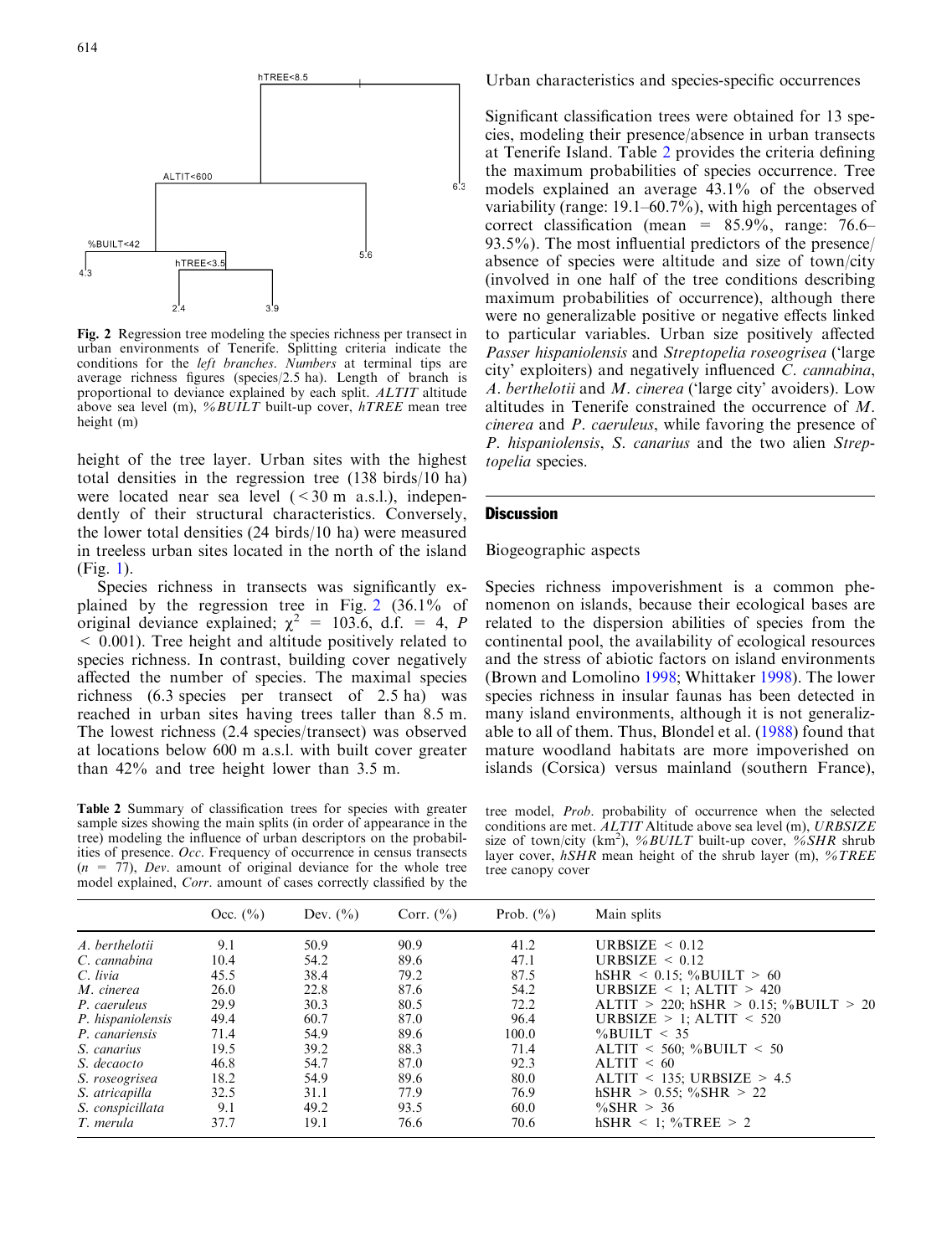than open habitats like shrub lands or pasturelands. Nevertheless, these comparisons pose some problems because natural counterpart habitats are not strictly equivalent due to the different geological, climatological and evolutionary history of island and mainland environments (Blondel et al. [1988](#page-5-0)). To overcome this limitation on island/mainland comparisons we focused on urban environments, whose habitat structure, ecological constraints due to human impact and recency are relatively similar across different biogeographical regions.

Considering all the bird species present in the urban samples of Tenerife and Madrid, species richness was higher in the mainland (33 species) than in the island (25 species). Nevertheless, this striking difference is probably attributable to the correspondingly larger regional pool of species in the mainland (120 species in Madrid vs 39 species in Tenerife), rather than to limitations posed by urban habitats in the island. Thus, the larger species richness in the mainland urban environments is related to the presence of very scarce or accidental species ( $0.5$  birds/10 ha), because richness is equal in both areas when only common species are considered (16 species with densities higher than 0.5 birds/10 ha in both areas). Moreover, species diversity is higher in the urban sample of Tenerife than in that of Madrid. This result reinforces the idea of not-generalizable impoverishment of insular (vs mainland) bird faunas across different habitats (Martin [1984;](#page-5-0) Blondel et al. [1988\)](#page-5-0).

The proportion of bird species 'captured' by urban environments is higher in Tenerife than in Madrid Province, whether considering the total number of species observed (64% vs 28%, respectively), or only the common ones (i.e.  $> 0.5$  birds/10 ha; 48% vs 13%). Therefore, the whole bird fauna of Tenerife (including the alien species) is more prone to occupy a new artificial environment than the mainland bird fauna of central Spain (but see Sol [2000\)](#page-6-0). This observation is consistent with the niche expansion hypothesis (Blondel et al. [1988](#page-5-0); Martin [1992](#page-5-0); Prodon et al. [2002](#page-6-0)), predicting broader habitat preferences in island species because of reduced interspecific competition in impoverished faunas.

# Influence of urban location and structure

An inverse relationship between biological diversity and altitude has been commonly predicted (for general revisions, see Brown and Lomolino [1998;](#page-5-0) Rahbek [1995](#page-6-0); Lomolino [2001](#page-5-0)). The basis of this association could be both metabolic (temperature is inversely related to altitude and energy expenditure increases with decreasing environmental temperature; Calder and King [1974\)](#page-5-0) or biogeographic (lower species richness at higher altitudes due to the reduction of area with increasing altitude and increasing isolation from other mountaintops; MacArthur [1972;](#page-5-0) Rahbek [1997](#page-6-0); Kattan and Franco [2004\)](#page-5-0). However, these explanations seem not to apply to birds in urban habitats on Tenerife. Although bird density associates negatively with altitude, the ambient

temperature at the altitudes where cities and towns are spread in Tenerife is not a clear constraint for birds during the breeding season (average temperature in March–June  $> 15^{\circ}$ C; Anonymous [1980\)](#page-5-0). However, and contrary to expectations, species richness correlates positively with altitude.

The negative relationship between altitude and bird density could be understood considering the effect of altitude as a surrogate of other structural variables. In Tenerife, altitude parallels the degree of urbanization. Urban developments in coastal cities are more intense than those at higher elevations, because the huge touristic demand stresses urban sprawl as close as possible to beaches (accordingly, altitude and urban size is significantly correlated in the sample of 77 transects:  $r =$  $-0.515$ ,  $P < 0.001$ ). Due to the negative effect of fragmentation and the small size of island-habitats on bird abundance (Blake and Karr [1987](#page-5-0); Boulinier et al. [1998](#page-5-0); Jokimäki [1999](#page-5-0); Santos et al. [2002](#page-6-0)), big cities can support large populations of just a few urban-specialist species, capable of attaining very high local densities (e.g. the three most abundant species in urban Tenerife, P. hispaniolensis, C. livia, S. decaocto, account for 63% of all urban bird numbers).

The positive influence of altitude on the number of bird species in urban habitats could be explained considering that avian species richness increases with altitude from sea level in Tenerife (Carrascal and Palomino [2005\)](#page-5-0), reaching the highest figure around 1,000 m a.s.l. Dry Euphorbia scrublands comprise the dominant habitats distributed in Tenerife from sea level up to 500–600 m in altitude (Anonymous [1980](#page-5-0)). These habitats are comparatively poorer in species richness than the more vegetated habitats located between 500 m and 1000 m a.s.l. (e.g. humid scrublands, evergreen laurel forests; Carrascal and Palomino [2005](#page-5-0)). Therefore, urban environments placed on lowland areas dominated by dry Euphorbia scrublands have a poorer avifaunistic pool of colonizers than cities and towns located at higher altitudes. Although with low densities, urban habitats located above 600 m are occupied by many species of the surrounding habitats, thus contributing to increase the species richness.

Our results also have implications for the management of the urban environments of Tenerife in order to increase avian diversity. Using species-specific habitat preference models, or avian community–habitat structure associations, it is possible to provide site-specific recommendations for the management of urban biodiversity (e.g. Germaine et al. [1998;](#page-5-0) Melles et al. [2003\)](#page-5-0). Our data clearly show that bird impoverishment in large cities on Tenerife could be ameliorated through lesscrowded models of urbanization, by simply including more garden areas. Although coastal, intensely urbanized cities support the greatest urban bird densities across the island, they also have a low species richness, especially when the tree layer is not mature enough or is absent. Several works have also shown a marked increase in total avian density at the expense of decreasing species richness in heavily urbanized locations, where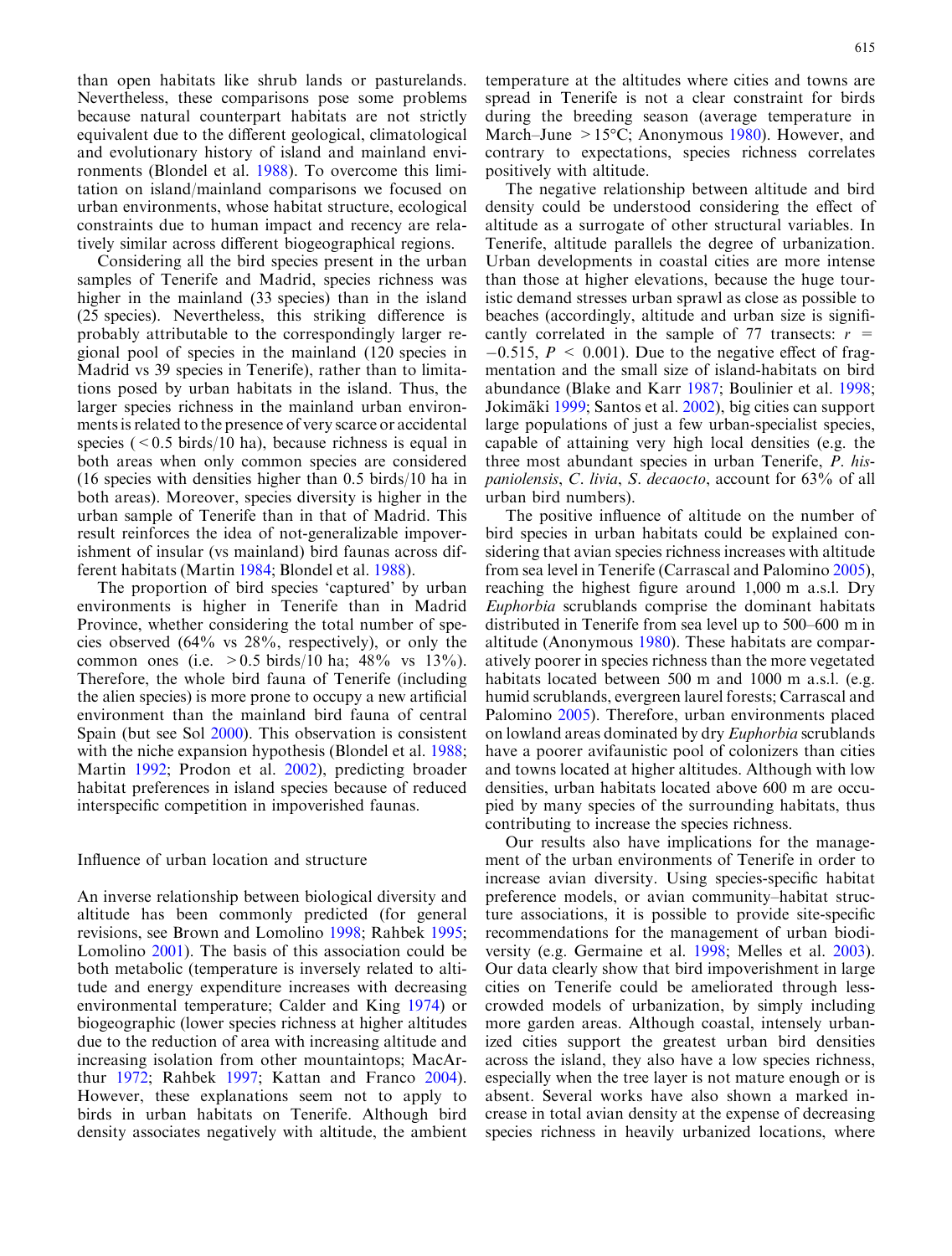<span id="page-5-0"></span>built-up and paved surfaces prevail over wooded and garden areas (e.g. Lancaster and Rees 1979; Beissinger and Osborne 1982; Blair 1996; Clergeau et al. 1998; Melles et al. 2003; Crooks et al. 2004). This idea is reinforced by the whole community model explaining variation in species richness, showing the importance of the maturity of the tree layer in the urban avifauna of Tenerife. Moreover, the homogenization of the bird community at these sites is still more marked when the built-up cover is large  $(>42\%)$ . Reduction of the densely built-up area and improvement of the tree layer in gardens would add more species to the community dominated by urban-specialists. This should benefit several species, like P. caeruleus, S. atricapilla, S. conspicillata and T. merula, as shown in models in Table [2; and it could probably also benefit other birds](#page-3-0) [actually very uncommon in Tenerife cities \(e.g.](#page-3-0) S. turtur, [Erithacus rubecula](#page-3-0), Regulus teneriffae). This habitat [diversification management should exert a more marked](#page-3-0) [effect on cities and towns located at lower altitudes.](#page-3-0)

Acknowledgements Claire Jasinski kindly revised the English of an early draft. This paper was funded at the expense of the authors' salaries.

## References

- Abbott I (1980) Theories dealing with the ecology of landbirds on islands. Adv Ecol Res 11:329–371
- Adler GH (1994) Avifaunal diversity and endemism on tropical Indian Ocean Islands. J Biogeogr 21:85–95
- Anonymous (1980) Atlas Básico de Canarias. Interinsular Canaria, Sta Cruz de Tenerife
- Bacallado JJ (1976) Notas sobre la distribución y evolución de la avifauna canaria. In: Kunkel G (ed) Biogeography and ecology of the Canary Islands. (XIV Monographia Biologica.) Junk, The Hague, pp 413–431
- Beissinger SR, Osborne DR (1982) Effects of urbanization on avian community organization. Condor 84:75–83
- Bibby CJ, Burgess ND, Hill DA, Mustoe SH (2000) Bird census techniques. Academic, London
- Blair RB (1996) Land use and avian species diversity along an urban gradient. Ecol Appl 6:506–519
- Blake JG, Karr JR (1987) Breeding birds of isolated woodlots: area and habitat relationships. Ecology 68:1724–1734
- Blondel J, Chessel D, Frochot B (1988) Bird species impoverishment, niche expansion, and density inflation in Mediterranean island habitats. Ecology 69:1899–1917
- Boone RR, Krohn WB (2000) Relationship between avian range limits and plant transition zones in Maine. J Biogeogr 27:471– 482
- Boulinier T, Nichols JD, Hines JE, Sauer JR, Flather CH, Pollock KH (1998) Higher temporal variability of forest bird communities in fragmented landscapes. Proc Natl Acad Sci USA 95:7497–7501
- Breiman L, Friedman JH, Olshen RA, Stone CJ (1984) Classification and regression trees. Chapman & Hall, New York
- Brown JH, Lomolino MV (1998) Biogeography. Sinauer, Sunderland
- Calder WA, King JR (1974) Thermal and caloric relations in birds. In: Farner DS, King JR, Parkes KC (ed) Avian biology, vol 5. Academic, New York, pp 259–413
- Carrascal LM, Palomino D (2005) Preferencias de hábitat, densidad y diversidad de las comunidades de aves en Tenerife (Islas Canarias). Anim Biodiv Conserv 28
- Clergeau P, Savard JPL, Mennechez G, Falardeau G (1998) Bird abundance and diversity along an urban-rural gradient: a comparative study between two cities on different continents. Condor 100:413–425
- Collar NJ, Crosby MJ, Stattersfield AJ (1994) Birds to watch, vol 2. BirdLife International, Cambridge
- Crooks KR, Suarez AV, Bolger DT (2004) Avian assemblages along a gradient of urbanization in a highly fragmented landscape. Biol Conserv 115:451–462
- De'ath G, Fabricius KE (2000) Classification and regression trees: a powerful yet simple technique for ecological data analysis. Ecology 81:3178–3192
- Germaine SS, Rosenstock SS, Schweinsburg RE, Richardson WS (1998) Relationships among breeding birds, habitat, and residential development in Greater Tucson, Arizona. Ecol Appl 8:680–691
- Green DM, Baker MG (2003) Urbanization impacts on habitat and bird communities in a Sonoran desert ecosystem. Landscape Urban Plan 63:225–239
- Helbig AJ, Martens J, Seibold I, Henning F, Schottler B, Wink M (1996) Phylogeny and species limits in the Palaearctic chiffchaff Phylloscopus collybita complex: mitochondrial genetic differentiation and bioacoustic evidence. Ibis 138:650–666
- Johnson TH, Stattersfield AJ (1990) A global review of island endemic birds. Ibis 132:167–180
- Jokimäki J (1999) Occurrence of breeding bird species in urban parks: effects of park structure and broad-scale variables. Urban Ecosyst 2:21–34
- Kattan GH, Franco P (2004) Bird diversity along elevational gradients in the Andes of Colombia: area and mass effects. Global Ecol Biogeogr 13:451–458
- Lancaster RK, Rees WE (1979) Bird communities and the structure of urban habitats. Can J Zool 57:2358–2368
- Lee PF, Ding TS, Hsu FH, Geng S (2004) Breeding bird species richness in Taiwan: distribution on gradients of elevation, primary productivity and urbanization. J Biogeogr 31:307–314
- Lim HC, Sodhi NS (2004) Responses of avian guilds to urbanisation in a tropical city. Landscape Urban Plan 66:199–215
- Lomolino MV (2001) Elevation gradients of species-density: historical and prospective views. Global Ecol Biogeogr 10:3–13
- MacArthur RH (1972) Geographical ecology: patterns in the distributions of species. Harper and Row, New York
- Manne LL, Brooks TM, Pimm SL (1999) The relative risk of extinction of passerine birds on continents and islands. Nature 399:258–261
- Martí R, Moral JC del (2003) Atlas de las aves reproductoras de España. DGCN-SEO, Madrid
- Martín A, Lorenzo JA (2001) Aves del archipiélago canario. Lemus, La Laguna
- Martin JL (1984) Island biogeography of Corsican birds: some trends. Holarct Ecol 7:211–217
- Martin JL (1992) Niche expansion in an insular bird community: an autecological perspective. J Biogeogr 19:375–381
- Martin JL, Gaston J, Hitier S (1995) The effect of island size and isolation on old growth forest habitat and bird diversity in Gwaii Haanas (Queen Charlotte Islands, Canada). Oikos 72:115–131
- Marzluff JM, Erwing K (2001) Restoration of fragmented landscapes for the conservation of birds: a general framework and specific recommendation for urbanizing landscapes. Restor Ecol 9:280–292
- Marzluff JM, Bowman R, Donnelly R (2001) Avian conservation and ecology in an urbanizing world. Kluwer Academic, Boston
- McKinney ML (2001) Role of human population size in raising bird and mammal threat among nations. Anim Conserv 4:45–57
- Melles S, Glenn S, Martin K (2003) Urban bird diversity and landscape complexity: species–environment associations along a multiscale habitat gradient. Conserv Ecol 7:5 (http:// www.consecol.org/vol7/iss1/art5)
- Milberg P, Tyrberg T (1993) Naive birds and noble savages—a review of man-caused prehistoric extinctions of island birds. Ecography 16:229–250